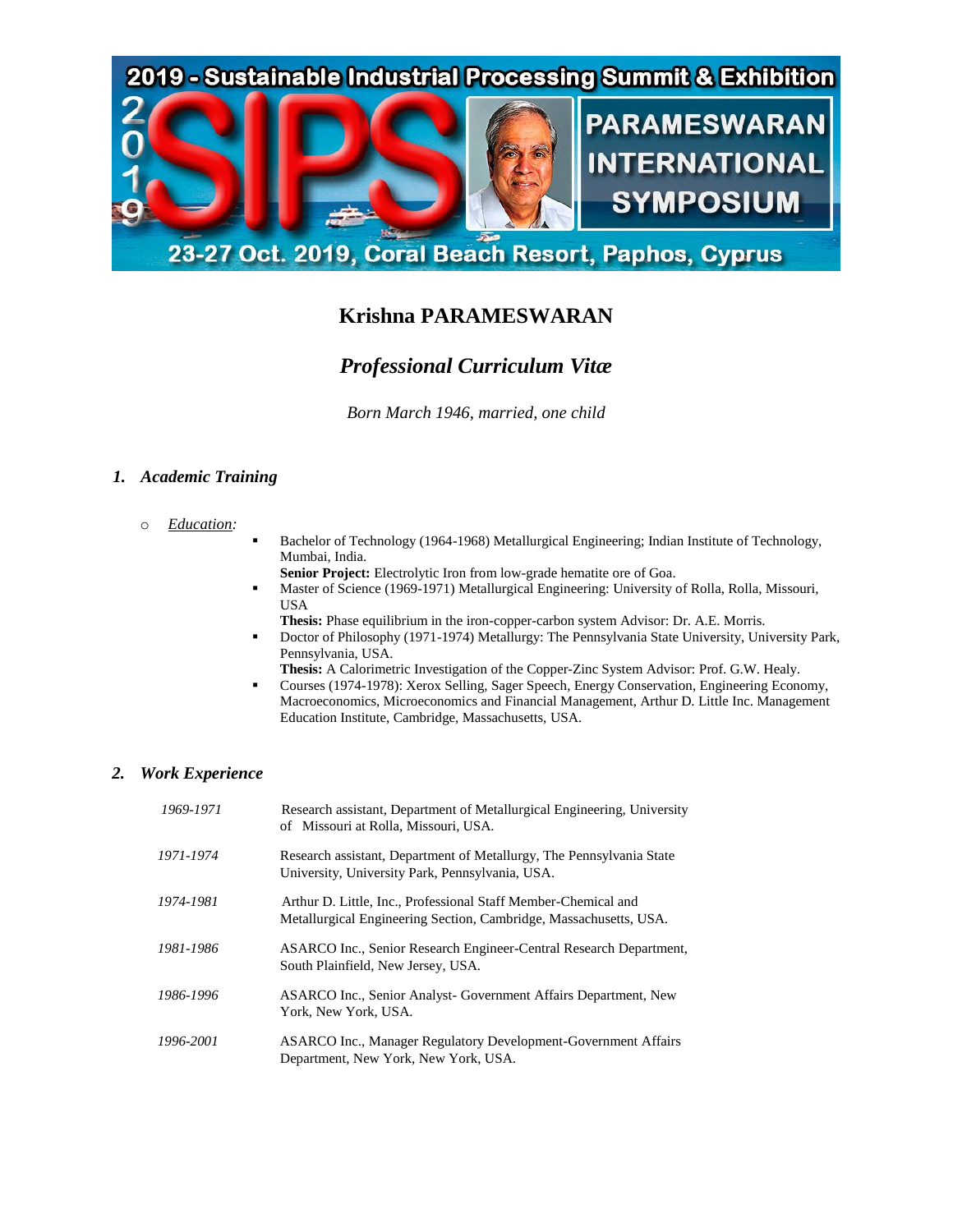| 2001-2002    | <b>ASARCO Inc., Director State and Federal Regulatory Affairs-Government</b><br>Affairs Department, Morristown, New Jersey, USA and Phoenix, Arizona,<br>USA.         |
|--------------|-----------------------------------------------------------------------------------------------------------------------------------------------------------------------|
| 2002-2015    | ASARCO LLC (formerly ASARCO Inc.), Director Environmental<br>Services and Compliance Assurance-Environmental Affairs Department,<br>Phoenix and Tucson, Arizona, USA. |
| 2015-Present | tfgMM Strategic Consulting, President, Scottsdale, Arizona, USA.                                                                                                      |

#### *3. Trade Association Service*

| 1986-1987    | Chairman The Metallurgical Society of the American Institute of Mining Metallurgical and<br>Petroleum Engineers (TMS-AIME) New Jersey Section; previously served as Founding Committee<br>member, Secretary/Treasurer and Vice Chairman of the organization. |
|--------------|--------------------------------------------------------------------------------------------------------------------------------------------------------------------------------------------------------------------------------------------------------------|
| 1986-1996    | Represented ASARCO Inc. on the American Mining Congress, Business Roundtable, International<br>Copper Research Association, International Lead Zinc Research Organization, Lead Industries<br>Association and Secondary Lead Smelters Association.           |
| 1996-2001    | Represented ASARCO Inc. on the National Mining Association, Business Roundtable, International<br>Copper Association, National Association of Manufacturers, Lead Industries Association and<br>American Policy Council.                                     |
| 2002-2015    | Represented ASARCO LLC (ASARCO Inc.,) on the Board of Directors, Executive Committee and<br>chaired the Government Affairs and Lands Committee of the Arizona Mining Association.                                                                            |
| 2019-Present | Represent tfgMM Strategic Consulting on Global Reporting Initiative (GRI) Community.                                                                                                                                                                         |

### *4. Federal and State Advisory Bodies*

| 1998-2001    | Served as an advisor on the Department of Energy (DOE) Mining Industry of the Future Program as<br>a member of the National Mining Association (NMA) Technology Committee.                                                                                   |
|--------------|--------------------------------------------------------------------------------------------------------------------------------------------------------------------------------------------------------------------------------------------------------------|
| 2001-2003    | Represented ASARCO Inc. on the U.S. Forest Service Minerals Sustainability Roundtable. The<br>objective was to develop measures (indicators) of sustainable development for mineral/material and<br>energy systems that would be broadly applicable.         |
| 2005-2010    | Represented ASARCO Inc. on the Middle Gila Canyon Partnership. It resulted in the development<br>of a comprehensive access and travel management plan for public lands in the Middle Gila Canyons<br>which was approved in 2014.                             |
| 2013-2014    | Served on the Advisory Committee of the Arizona Department of Environmental Quality (ADEQ)<br>Voluntary Environmental Stewardship Program.                                                                                                                   |
| 2014-Present | Member of the Arizona Bureau of Land Management (BLM) Resource Advisory Council (RAC)<br>representing mineral and energy interest for a second term that expires September 2021. The RAC<br>advices the BLM state Director on public land management issues. |